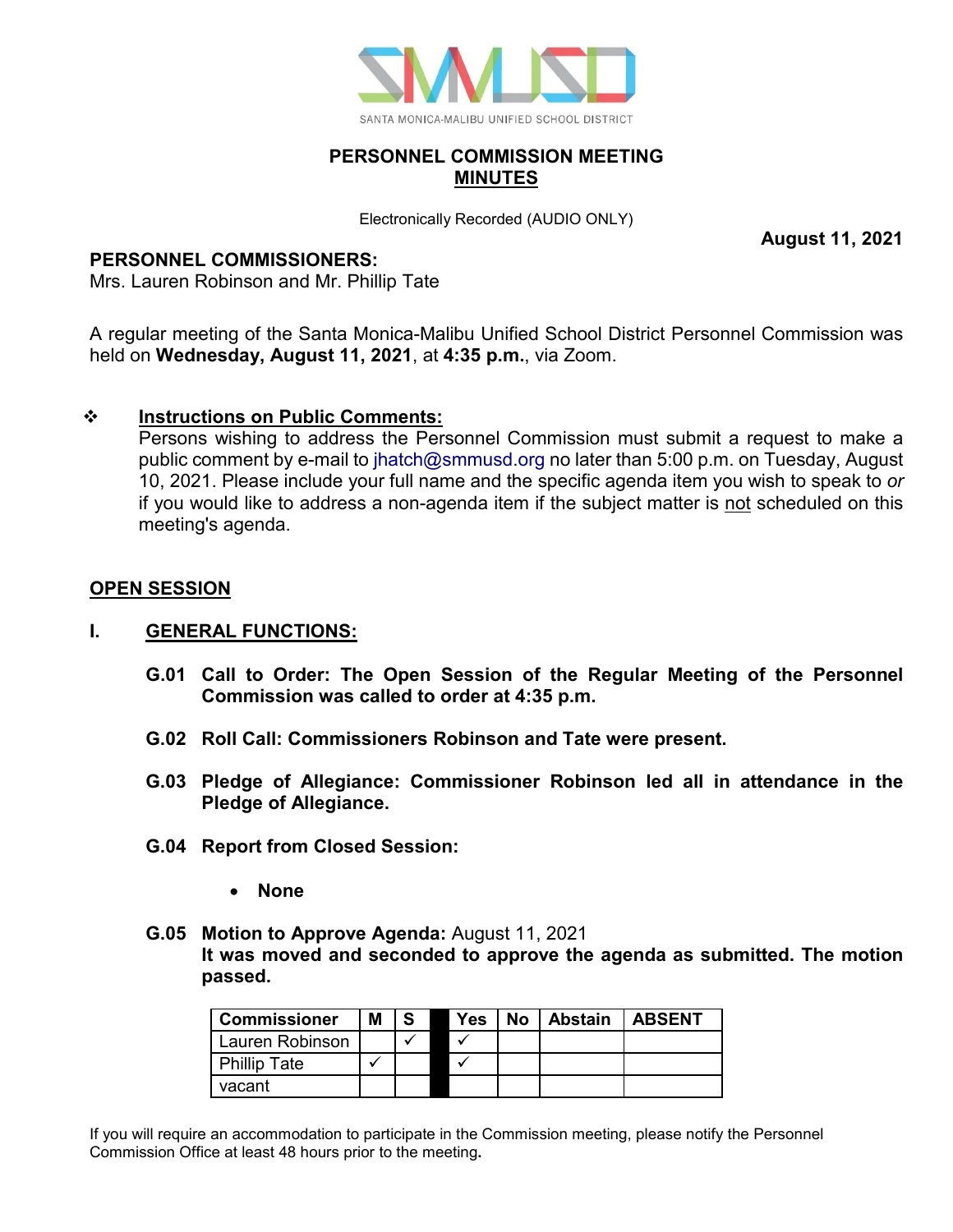#### **G.06 Motion to Approve Minutes:** July 14, 2021

**It was moved and seconded to approve the minutes as submitted. The motion passed.**

| <b>Commissioner</b> | Μ |  | <b>Yes</b> | No Abstain | <b>LABSENT</b> |
|---------------------|---|--|------------|------------|----------------|
| Lauren Robinson     |   |  |            |            |                |
| <b>Phillip Tate</b> |   |  |            |            |                |
| vacant              |   |  |            |            |                |

### **G.07 Report from the Director of Classified Personnel:**

This is an opportunity for the Director of Classified Personnel to report on items relevant to Personnel Commission.

- General Comments and Updates
	- **Director Kahn informed the Personnel Commission about the District's management retreat that took place on August 2 and August 3, 2021, for classified and certificated managers. The retreat's focus was on diversity, equity, and inclusion. Attendees were assigned the book called "The Sum of Us" by Heather McGhee, in order to have a starting point in understanding how pervasive discriminatory practices are within entrenched economic and social systems, and the impact it has on a society at large, but also specifically on the District. Director Kahn thanked the District administration for their firm stand against racism and discrimination.**
	- **Director Kahn updated the Personnel Commission on recruitments, exams, and selection interviews administered since July.**
	- **Since the last meeting, the Personnel Commission staff held bilingual exams, T&E for Event Operations Supervisor, and written exams for Administrative Assistant, Senior Administrative Assistant, and Campus Monitor.**

**Oral exams were administered for the Paraeducator job series, Senior Buyer, Occupational Therapist, and Director of Maintenance and Operations.** 

**Performance exams were conducted for Communication Specialist, Gardener, Bus Driver, and both Administrative Assistant and Senior Administrative Assistant.**

**There were also oral exams scheduled for Event Operations Supervisor, but they had to be postponed due to a rater's unavailability.** 

**Final selection interviews were held for Technology Support Assistant, Physical Activities Specialist, Occupational Therapist, Paraeducator series, Bus Driver, Director of Maintenance and Operations, and Senior Office Specialist.** 

• **Director Kahn recognized a couple of promotions within the District. He congratulated Ms. Angelica Bustamante on her promotion from Cafeteria Worker I to Cafeteria Cook/Baker, and Ms. Corina Gutierrez who accepted a promotion from Children's Center Assistant-2 to Paraeducator-1.**

**New and continuous recruitments have been opened for Campus Monitor, Physical Activities Specialist, Cafeteria Worker I, Campus Security Officer, Technical Theater Technician, Sports Facility**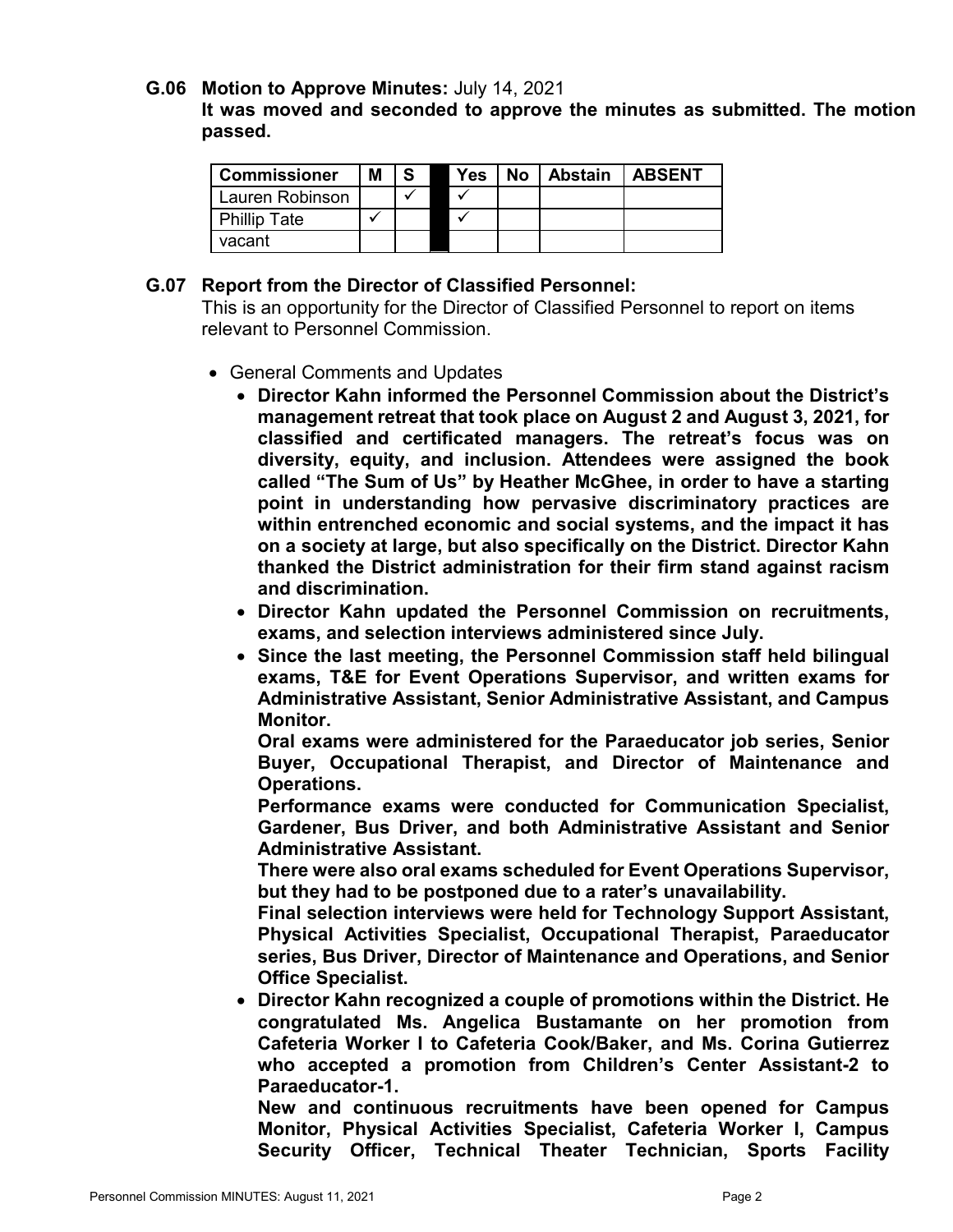**Attendant, Paraeducator series, Bus Driver, Instructional Assistant-Classroom, and Instructional Assistant-Bilingual.**

- **Director Kahn updated the Personnel Commission on staff processing EDD unemployment claims and other requests from the EDD Office. They have processed 32 claims since the last regular Personnel Commission meeting in July. As a point of comparison, there were 49 EDD claims in July 2020 and 6 claims in July 2019.**
- **Director Kahn informed the Personnel Commission about Children's Center Assistant positions being filled based on the re-employment process. Last fall, 60 Children's Center Assistant employees were reduced, and 5 were re-hired in spring of the last school year. In the anticipation of the new school year, approximately 38 additional positions will be filled from the re-employment list- based on the nature of these positions and enrollment, which has been fluctuating. Director Kahn commended Ms. Cindy Johnston for her lead role in this process.**
- **Director Kahn updated the Personnel Commission on Mrs. Tarazi's Personnel Commissioner appointment as it is continuously being reviewed by the State Superintendent of Public Instruction.**
- **Commissioner Robinson inquired about the number of recruitments as it pertains to the opening of the new school year and a possible hesitancy to work in-person.**

**Director Kahn stated that some of the recruitments are continuous, so they are not strictly tied to the start of the new school year. Personnel Commission staff has faced some challenges with candidates declining the opportunities to participate at the selection interviews at a higher rate than in the past.**

**Director Kahn agreed that there may be an anxiety over Covid-19 Delta variant.**

# **G.08 Personnel Commissioner Comments/Reports:**

This is a time during which a Personnel Commissioner may make a brief announcement or report on his/her own activities relative to Commission business. This is not a time for discussion.

• **None**

# **G.09 Communications:**

The Communications Section provides an opportunity for the Personnel Commission to hear from the individuals or representatives listed below. All reports are limited to five (5) minutes or less.

- SEIU Report
	- **Mr. Mock, Chief Steward, informed the Personnel Commission about the SEIU support and involvement with preparations for the new school year. On August 18, 2021, there will be trainings around safety protocols for school classified staff.**
	- **Mr. Mock informed the Personnel Commission about the Union's concern about workload, working-out-of-class, and overtime assignments for certain classifications like Custodian, Health Office Specialist, and Cafeteria Worker.**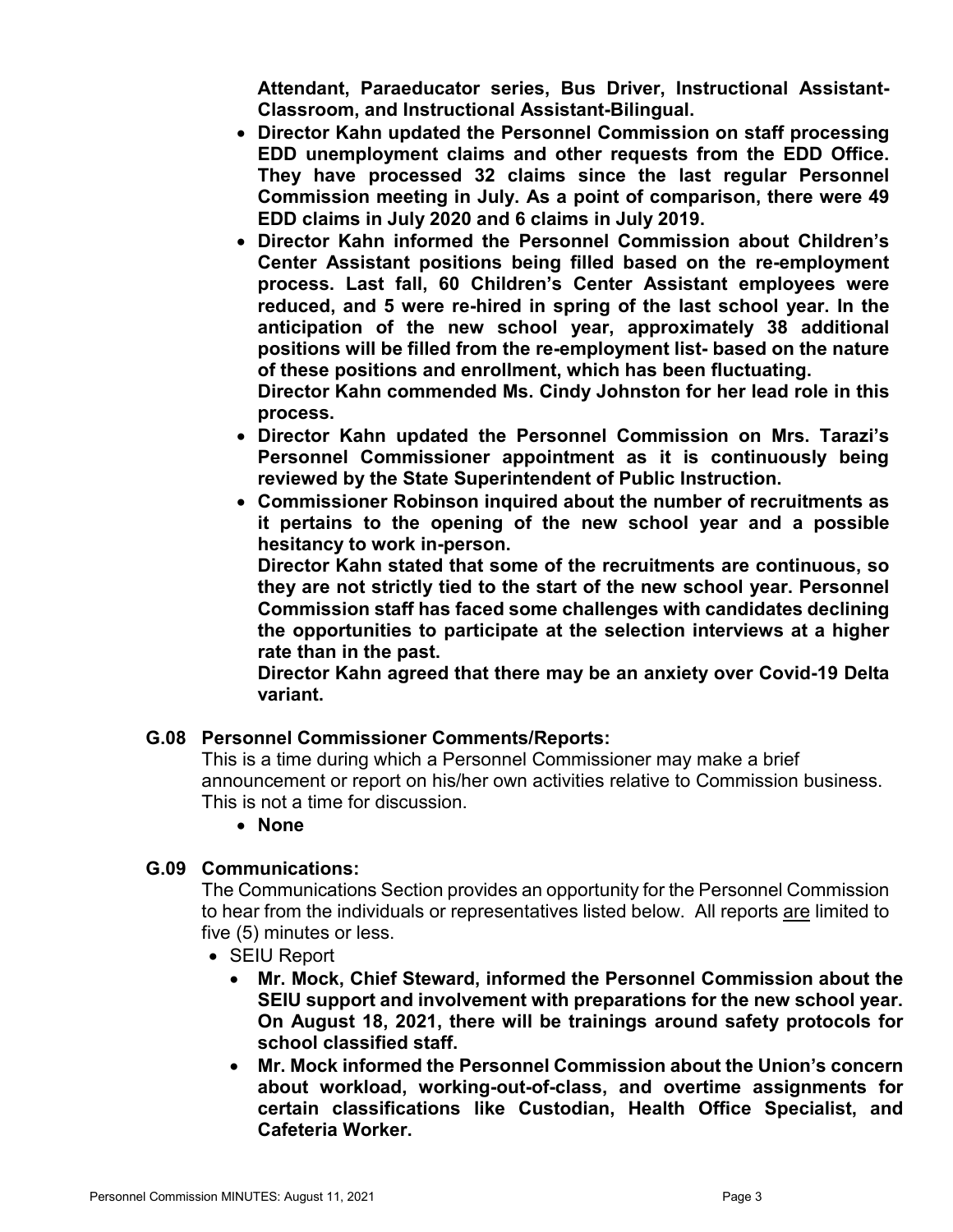- **Mr. Mock notified the Personnel Commission about the Board of Education Resolution to require Covid-19 vaccination of all District employees, regular staff and student testing, universal indoor and outdoor masking on District campuses and properties, as well as authorizing additional health and safety measures to mitigate the impact of Covid-19.**
- **Mr. Mock also updated the Personnel Commission about the SEIU, Local 99's staff actively supporting Governor Newsom. They are campaigning to vote "no" on the recall by opening phone banks and contacting members until the election date in September.**
- **Mr. Mock informed the Personnel Commission about the Classification and Compensation meeting scheduled for August 20, 2021, with Dr. Kelly and Director Kahn.**
- **Mr. Mock notified the Personnel Commission about SEIU's preparations for the new full contract negotiations with the District. Elections will be held to select new negotiation team members after the Labor Day holiday.**
- **Commissioner Tate thanked the District staff for taking all the necessary precautions and safety measures to ensure students' safety and wellbeing.**

Board of Education Report

• **None**

# **G.10 Public Comments:**

Public Comments is the time when members of the audience may address the Personnel Commission on items not scheduled on the meeting's agenda. All speakers are limited to five (5) minutes. When there is a large number of speakers, the Personnel Commission may reduce the allotted time to three (3) minutes per speaker. The Brown Act (Government Code) states that Personnel Commission members may not engage in discussion of issues raised during "Public Comments" except to ask clarifying questions, make a brief announcement, make a brief report on his or her own activities, or to refer the matter to staff.

- **Ms. Caldera, Personnel Analyst, expressed her appreciation for the District's firm stand against racism and inequality.**
- **Ms. Caldera provided an update on Monitor and Bus Driver recruitments.**

# **II. CONSENT CALENDAR:**

Items are considered routine, require no discussion, and are normally approved all at once by the Personnel Commission. However, members of the Personnel Commission, staff, or the public may request an item be clarified and/or discussed.

C.01 Approval of Classified Personnel Eligibility List(s):

#### Classification **# Eligibles**

| <b>Campus Monitor</b>              |  |
|------------------------------------|--|
| Director, Maintenance & Operations |  |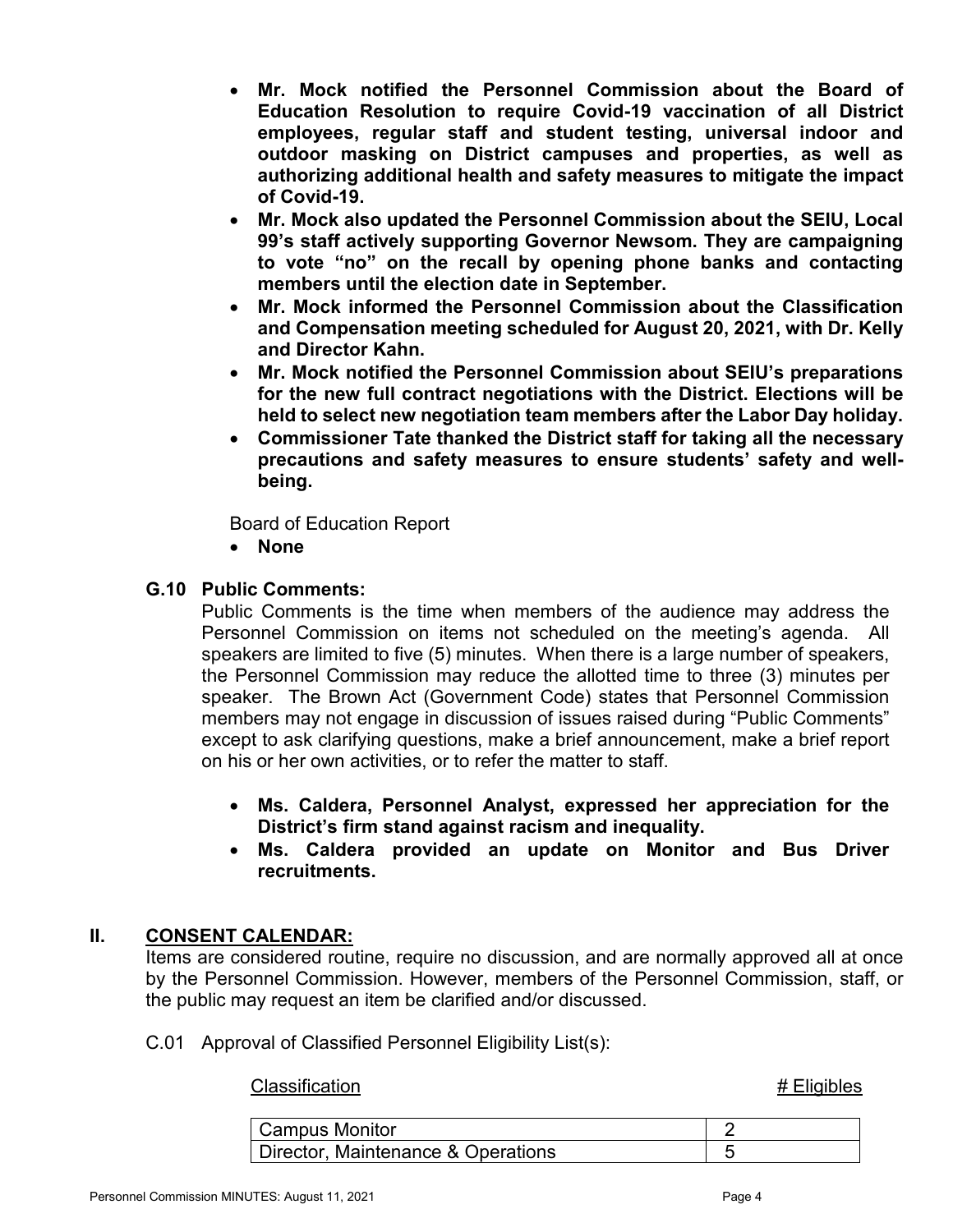| Gardener                            |    |
|-------------------------------------|----|
| <b>Occupational Therapist</b>       | 11 |
| Paraeducator-1                      |    |
| Paraeducator-2                      |    |
| Paraeducator-3                      |    |
| <b>Senior Office Specialist</b>     |    |
| <b>Technology Support Assistant</b> |    |
|                                     |    |

- C.02 Advanced Step Placement: Katherine Gershuni in the classification of Health Office Specialist at Range A-27 Step C
- C.03 Advanced Step Placement: Roshawnda Henderson in the classification of Health Office Specialist at Range A-27 Step D
- C.04 Advanced Step Placement:

Monica Limon-Espana in the classification of Translator/Interpreter at Range A-34 Step E

**It was moved and seconded to approve the Consent Calendar as submitted for the Agenda Items C.01-04. The motion passed.**

| <b>Commissioner</b> | Μ |  | Yes | No l | <b>Abstain</b> | <b>LABSENT</b> |
|---------------------|---|--|-----|------|----------------|----------------|
| Lauren Robinson     |   |  |     |      |                |                |
| <b>Phillip Tate</b> |   |  |     |      |                |                |
| vacant              |   |  |     |      |                |                |

# **REPORT AND DISCUSSION**

• **None**

#### **III. ACTION ITEMS:**

These items are presented for ACTION at this time.

A.01 Accelerated Hiring Rate:

Bus Driver within the Operations Support Unit

**It was moved and seconded to approve the Director's recommendations for Agenda Item III.A.01 as submitted. The motion passed.**

| <b>Commissioner</b> | Μ | -S | <b>Yes</b> | No   Abstain | <b>ABSENT</b> |
|---------------------|---|----|------------|--------------|---------------|
| Lauren Robinson     |   |    |            |              |               |
| <b>Phillip Tate</b> |   |    |            |              |               |
| vacant              |   |    |            |              |               |

# **REPORT AND DISCUSSION**

• **Director Kahn provided a quick overview and a rationale for the Accelerated Hiring Rate for the Bus Driver classification. Historically, there has been difficulty of recruiting at the first step of the salary range.**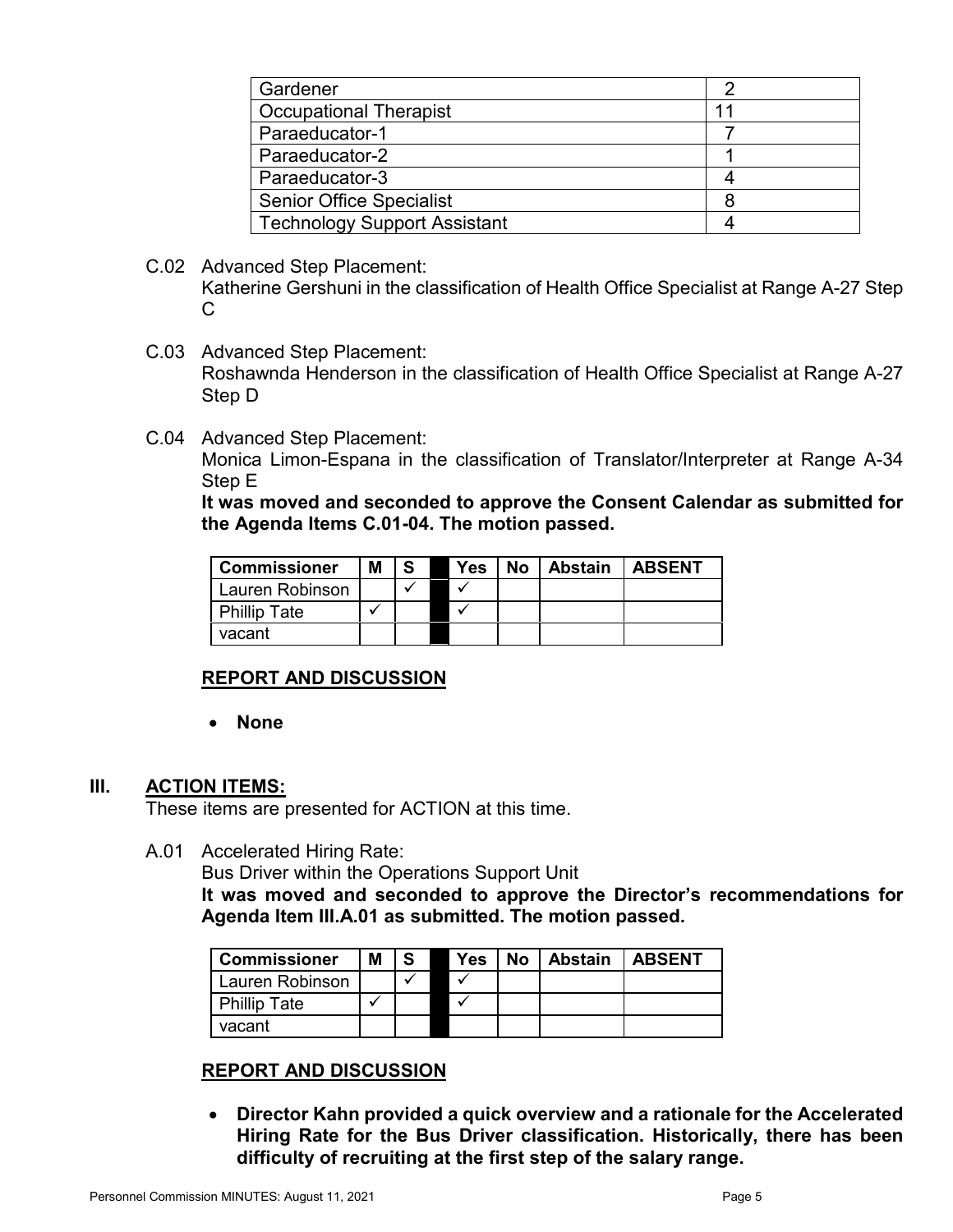**The analysis included comparison not only with school districts with their own Transportation departments, but also with private school bus driving companies that even offer their bus drivers hiring bonuses. Hence, it is very difficult to compete with them.**

- **The recommendation is for Step F in order to attract more qualified candidates.**
- **Director Kahn stated that there are currently 19 employees in this classification with all but four (4) who are on the top step, so there would be a minimal fiscal impact on the department.**
- **Mr. Mock inquired about the Accelerated Hiring Rate being permanently in effect. Director Kahn stated that removing it would take a similar action as approving it and would be presented to the Personnel Commission as an Action Item. All the employees who were advantaged by establishing the Accelerated Hiring Rate would remain on the top step. The Accelerated Hiring Rate removal would be applicable only to incoming employees.**

# **IV. COMMISSIONER TRAINING/BRIEFING:**

These items are to keep the Commissioners up-to-date with relevant information regarding Personnel Commission procedures and practices.

# • **None**

# **V. DISCUSSION ITEMS:**

These items are submitted for discussion only. Any action that might be required will generally be scheduled for the next regularly scheduled meeting of the Commission.

# • **None**

# **VI. INFORMATION ITEMS:**

These items are placed on the agenda as information and do not require discussion.

- I.01 Open Personnel Requisitions Status Report
- I.02 Filled Personnel Requisitions Status Report
- I.03 Classified Personnel Merit Report No. 4.ii. (for SMMUSD School Board Agenda) • July 15, 2021
- I.04 Classified Personnel Non-Merit Report No. 4.iii (for SMMUSD School Board Agenda)
	- July 15, 2021
- I.05 Personnel Commission's Twelve-Month Calendar of Events
	- 2021 2022
- I.06 Board of Education Meeting Schedule
	- $2021 2022$

# **VII. PERSONNEL COMMISSION BUSINESS:**

B.01 Future Items: